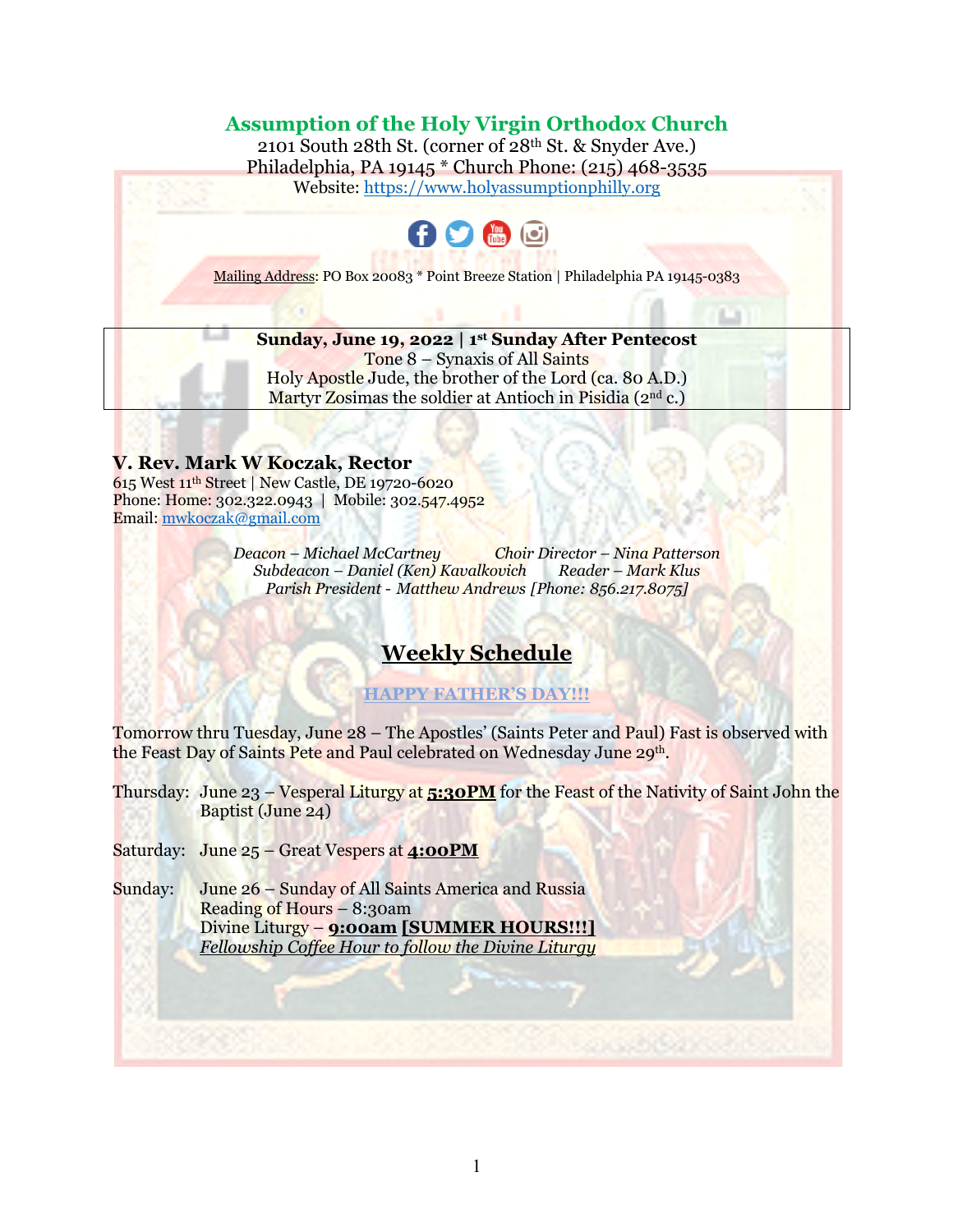# **Texts for the Liturgical Service**

#### **Troparion (Tone 8)**

Thou didst descend from on high, O Merciful One! / Thou didst accept the three day burial / to free us from our sufferings! // O Lord, our Life and Resurrection, glory to thee!

#### **Troparion (Tone 4 - Saints)**

As with fine porphyry and royal purple, / Thy Church has been adorned with Thy martyrs' blood shed throughout all the world. / She cries to Thee, O Christ God: / "Send down Thy bounties on Thy people, // Grant peace to Thy habitation and great mercy to our souls!"

#### **Kontakion (Tone 8 - Saints)**

The universe offers Thee the God-bearing Martyrs, / as the first fruits of creation, O Lord and Creator. / By their prayers keep Thy Church, Thy habitation, in abiding peace // through the Theotokos, O most Merciful One!

#### **Prokeimenon (Tone 8)**

Pray and make your vows / before the Lord our God! *v*. In Judah God is known; His Name is great in Israel.

#### **Another Prokeimenon (Saints) (Tone 4)**

God is wondrous in His saints, the God of Israel.

#### **Epistle Reading: Hebrews 11:33-12.2**

Who through faith subdued kingdoms, worked righteousness, obtained promises, stopped the mouths of lions, quenched the violence of fire, escaped the edge of the sword, out of weakness were made strong, became valiant in battle, turned to flight the armies of the aliens. Women received their dead raised to life again. Others were tortured, not accepting deliverance, that they might obtain a better resurrection. Still others had trial of mockings and scourgings, yes, and of chains and imprisonment. They were stoned, they were sawn in two, were tempted, were slain with the sword. They wandered about in sheepskins and goatskins, being destitute, afflicted, tormented – of whom the world was not worthy. They wandered in deserts and mountains, in dens and caves of the earth. And all these, having obtained a good testimony through faith, did not receive the promise, God having provided something better for us, that they should not be made perfect apart from us. Therefore we also, since we are surrounded by so great a cloud of witnesses, let us lay aside every weight, and the sin which so easily ensnares us, and let us run with endurance the race that is set before us, looking unto Jesus, the author and finisher of our faith, who for the joy that was set before Him endured the cross, despising the shame, and has sat down at the right hand of the throne of God. Alleluia (3x's) (Tone 4)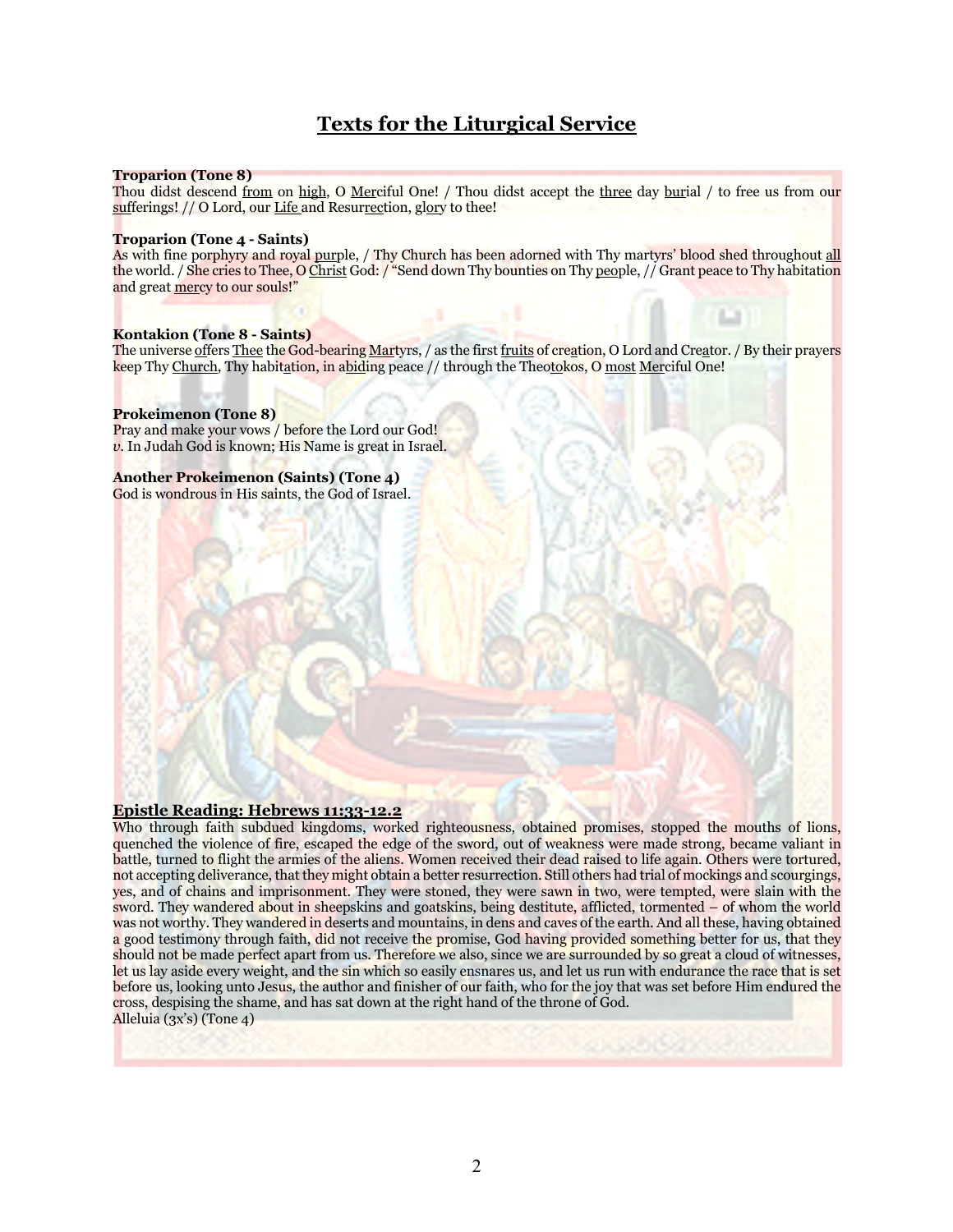*v.* The righteous cried and the Lord heard them, and He delivered them from all their troubles. Alleluia (3x's) *v*. Many are the afflictions of the righteous, and the Lord will deliver them out of them all. Alleluia (3x's)

#### **Gospel Reading: Matthew 10:32-33, 37-38; 19:27-30**

Therefore whoever confesses Me before men, him I will also confess before My Father who is in heaven. But whoever denies Me before men, him I will also deny before My Father who is in heaven. He who loves father or mother more than Me is not worthy of Me. And he who loves son or daughter more than Me is not worthy of Me. And he who does not take his cross and follow after Me is not worthy of Me. Then Peter answered and said to Him, "See, we have left all and followed You. Therefore what shall we have?" So Jesus said to them, "Assuredly I say to you, that in the regeneration, when the Son of Man sits on the throne of His glory, you who have followed Me will also sit on twelve thrones, judging the twelve tribes of Israel. And everyone who has left houses or brothers or sisters or father or mother or wife or children or lands, for My name's sake, shall receive a hundredfold, and inherit eternal life. But many who are first will be last, and the last first.

#### **Communion Hymn:**

Praise the Lord from the heavens! Praise him in the highest! Rejoice in the Lord, O you righteous! Praise befits the upright! Alleluia (3x's)

### **Announcements**

**A Warm Welcome to all of our visitors & guests** who worshiped with us today and who have joined us in celebrating the Divine Liturgy. Please join us in the church basement for our Fellowship and Coffee Hour.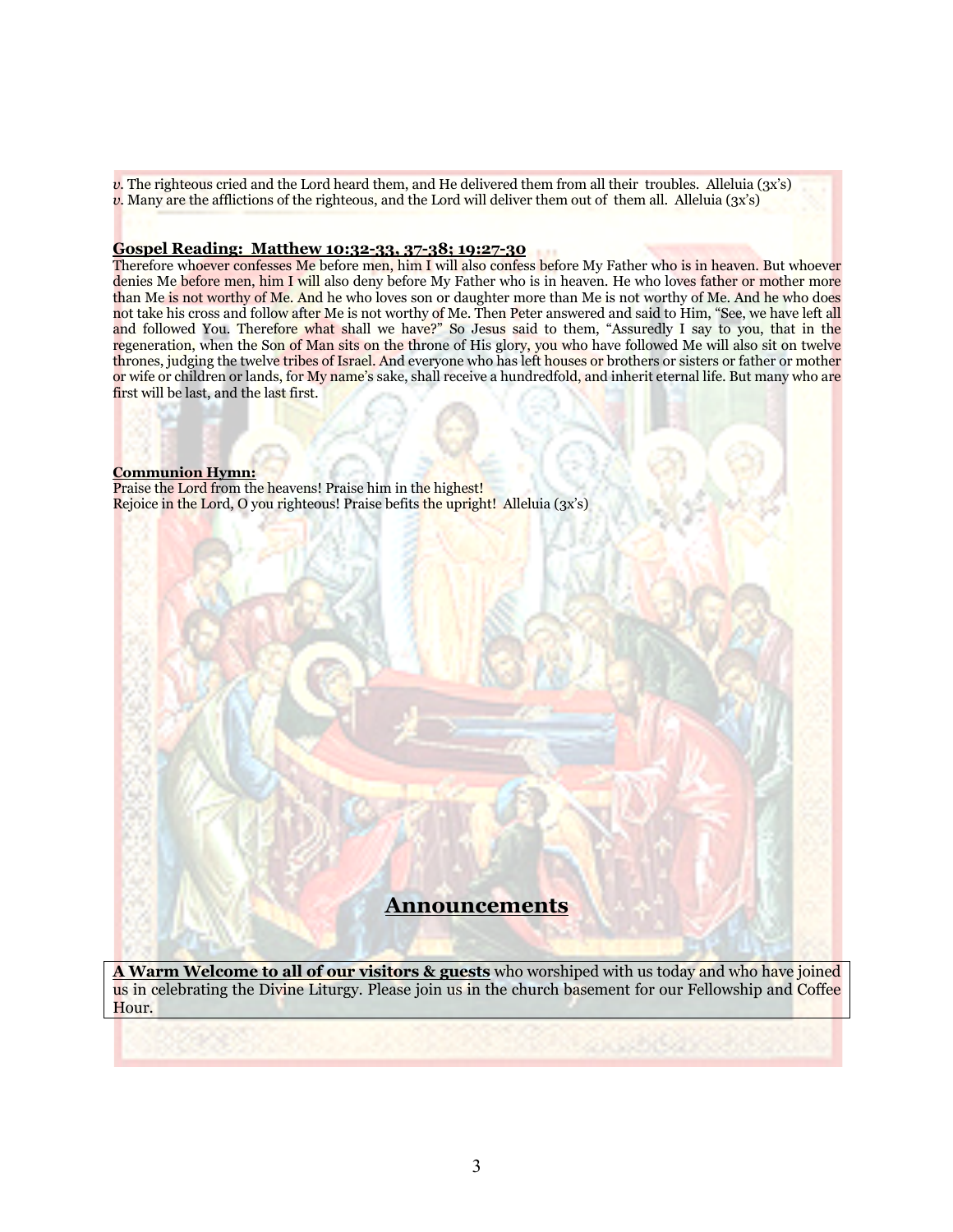### **Announcements**

# Now that school has finished for summer vacation and we approach the Fourth of July, it is time for the next great American event… LINE I TANK HE DET PART HAT **"Getting ready to go Back to School" – Annual Backpack Program** With this in mind, the parish is looking to put together a number of backpacks for this upcoming school year (specific number to be announced shortly). Here is a list of school supply items we would like to include in the backpacks for those who wish to donate to this annual parish project: \* Pencils \* Colored Pencils \* Pencil Cases \* Erasers \* Folders  $*$  3 Ring Binders (have them)  $*$  Rulers  $*$  Notebooks  $*$  Index Cards (3  $\frac{1}{2}$  x 5) For more information, please see one of the Parish Council members or Matushka Janine McCartney. Thank You! \*\*\*\*\*\*\*\*\*\*\*\*\*\*\*\*\*\*\*\*\*\*\*\*\*\*\*\*\*\*\*\*\*\*\*\*\*\*\*\*\*\*\*\*\*\*\*\*\*\*\*\*\*\*\*\*\*\*\*\*\*\*\*\*\*\*\*\*\*\*\*\*\*\*\*\*\*\*\*\*\*\*\*\*\*\*\*\*\*\*\*\*\*\*\*\*\*\*\*\*\*\*\*\*\*\*\*\*\* **AMAZON SMILE!** When ordering online on Amazon.com, please make sure to click on Amazon Smile and select our church - Assumption of the Holy Virgin Russian Orthodox Church - to have a small percentage of your purchases (0.5%) to be contributed to our church. For more information on the Amazon purchase process, please speak with any member of the parish council. Thank You! \*\*\*\*\*\*\*\*\*\*\*\*\*\*\*\*\*\*\*\*\*\*\*\*\*\*\*\*\*\*\*\*\*\*\*\*\*\*\*\*\*\*\*\*\*\*\*\*\*\*\*\*\*\*\*\*\*\*\*\*\*\*\*\*\*\*\*\*\*\*\*\*\*\*\*\*\*\*\*\*\*\*\*\*\*\*\*\*\*\*\*\*\*\*\*\*\*\*\*\*\*\*\*\*\*\*\*\*\*\* **Vigil Cross Votive Candles:** There is availability for the vigil cross votive candles to be lit for services on Sundays and Feast Days. Please see Simon Herbert for details of cross sizes and schedule cross lightings! \*\*\*\*\*\*\*\*\*\*\*\*\*\*\*\*\*\*\*\*\*\*\*\*\*\*\*\*\*\*\*\*\*\*\*\*\*\*\*\*\*\*\*\*\*\*\*\*\*\*\*\*\*\*\*\*\*\*\*\*\*\*\*\*\*\*\*\*\*\*\*\*\*\*\*\*\*\*\*\*\*\*\*\*\*\*\*\*\*\*\*\*\*\*\*\*\*\*\*\*\*\*\*\*\*\*\*\*\*\* Please remember in your prayers all those individuals who tragically lost their lives in the senseless attack at the Tops grocery store in Buffalo, New York. Please remember in your prayers the children and teachers, as well as those wounded in the tragic senseless shooting at the Robb Elementary School in Uvalde, Texas. Please remember in your prayers those 4 individuals who tragically lost their lives in the senseless attack on the campus at Saint Francis Hospital in Tulsa, Oklahoma. Please remember in your prayers those 2 individuals who tragically lost their lives in the senseless attack at the Cornerstone Baptist Church parking lot in Ames, Iowa. Please remember in your prayers those individuals who tragically lost their live in the senseless attack on South Street in Philadelphia last Saturday evening.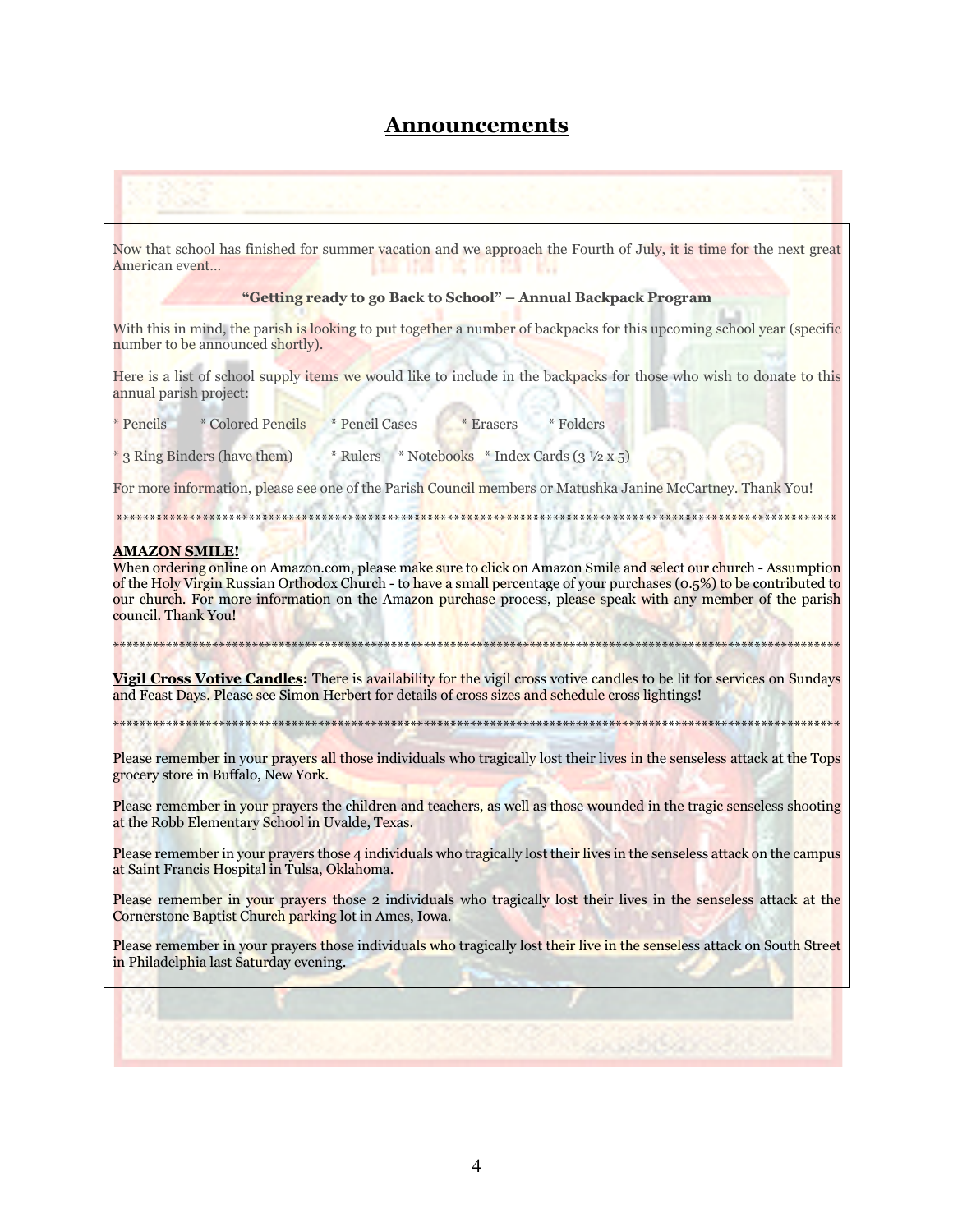### **Announcements** (cont.)

### **Candles and Prayers for the Faithful and Departed**

### **Health for the Living:**

Newborn Levi, Anastasia, Colin offered by MM K Kavalkovich and Family Steven offered by MM K Kavalkovich and Family **BOT 253 F 163** 

### **May God Grant Them Many Blessed Years!**

### **Memory for the Departed:**

Paul Kavcsak offered by Nina Patterson Sung offered by David Pellack Andrew Gerasimoff offered by Gerasimoff Family

### **May Their Memories Be Eternal**

### **Vigil Cross Candles – 6/12/22**

1 Large Vigil Cross – Memory of Christopher Snizcak offered by William Mitrocsak

1 Small Vigil Cross – Memory of Albert Kavalkovich offered by Barbara Andrews

1 Small Vigil Cross – Memory of Mr. Witiak offered by his son Peter Witiak

### ####################################################

#### **Please remember in your prayers:**

Levi Azariah Jones (newly born on May 16), his parents Anastasia and Colin Jones, his grandparents Ken and Debbie Kavalkovich, and great grandmother Catherine Kavalkovich. May God Grant Levi & family Many Blessed Years!!

Miriam Anastasia Parsells (newly born on June 6), her big brothers Luke and Teddy, and her parents Peter and Heather Parsells. May God Grant Miriam and her family Many Blessed Years!!

Ronald Kavalkovich; Jane Kelly; Anne (Homa) Killoran; Sheba Patton; Dr. Gale Rutan; Joseph Rabik; Peter Witiak; and all those who are serving in our Armed Forces!

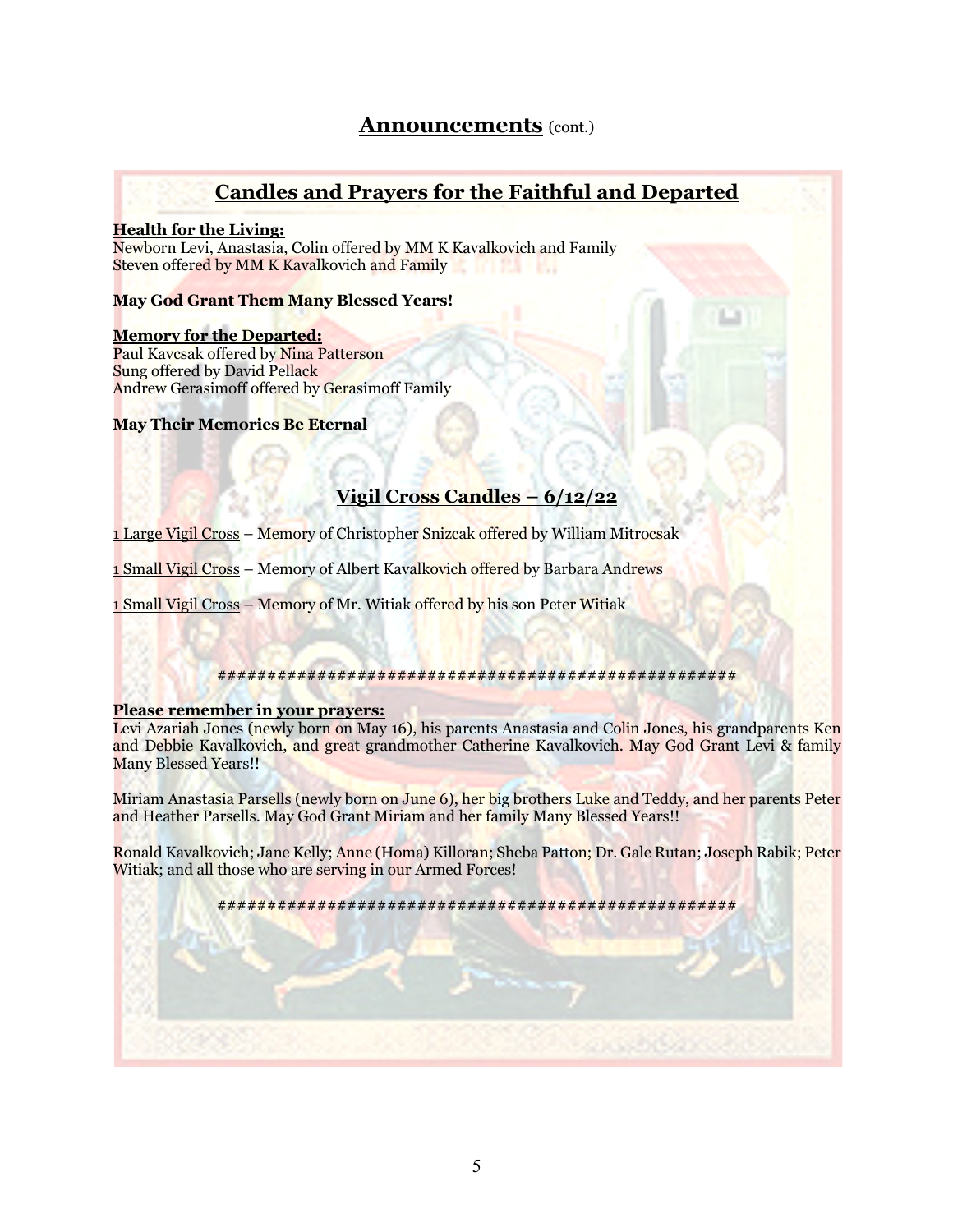### **Announcements** (cont.)

### **Please ensure that your Mobile Phone is set to Silent (or at least set on vibrate) during the Divine Liturgy! Thank You!!!**

### **\*\*\*\*\*Special weekly collections taken after Gospel or Sermon\*\*\*\*\***

In addition to our general collection, the parish takes a special collection each week to fund certain parish projects. By the action taken at the Fall General Parish Meeting held back on Sunday, October 10, 2021, the parish body approved that the special collection for the first three Sundays of the month be earmarked towards the repairing/fixing/replacing of the roofs of both houses that the parish owns (now known as the Row House Fund).

The fourth Sunday (and fifth, when it occurs) the special collection will be earmarked towards Charity.

This new collection schedule began back on Sunday, October 17, 2021. Please be generous with your offering. Every little bit counts. Thank You!

| <b>Cash Flow Activity (June)</b> |                                                                     |                          |
|----------------------------------|---------------------------------------------------------------------|--------------------------|
| Week of Sun Jun 5 to Sat Jun 11  |                                                                     | June Month to Date       |
| Attendance:                      | 33                                                                  | 33 (average)             |
| Funds In:<br><b>Funds Out:</b>   | \$2,264.00<br>$(\$ 362.35)$ reimbursement                           | \$2,264.00<br>\$4,253.34 |
| Net Surplus/(Deficit):           | \$2,626.35                                                          | $(\$1,989.34)$           |
|                                  | Thank you all for your continuous offerings to maintain the parish! |                          |

**Shop Rite Gift Cards:** If you need to purchase Shop Rite Gift Cards, please see either David Pellack or Ken Kavalkovich to secure them. Your purchase of a Shop Rite Gift Card is an additional fundraising project that helps support the church at no additional expense to the purchaser.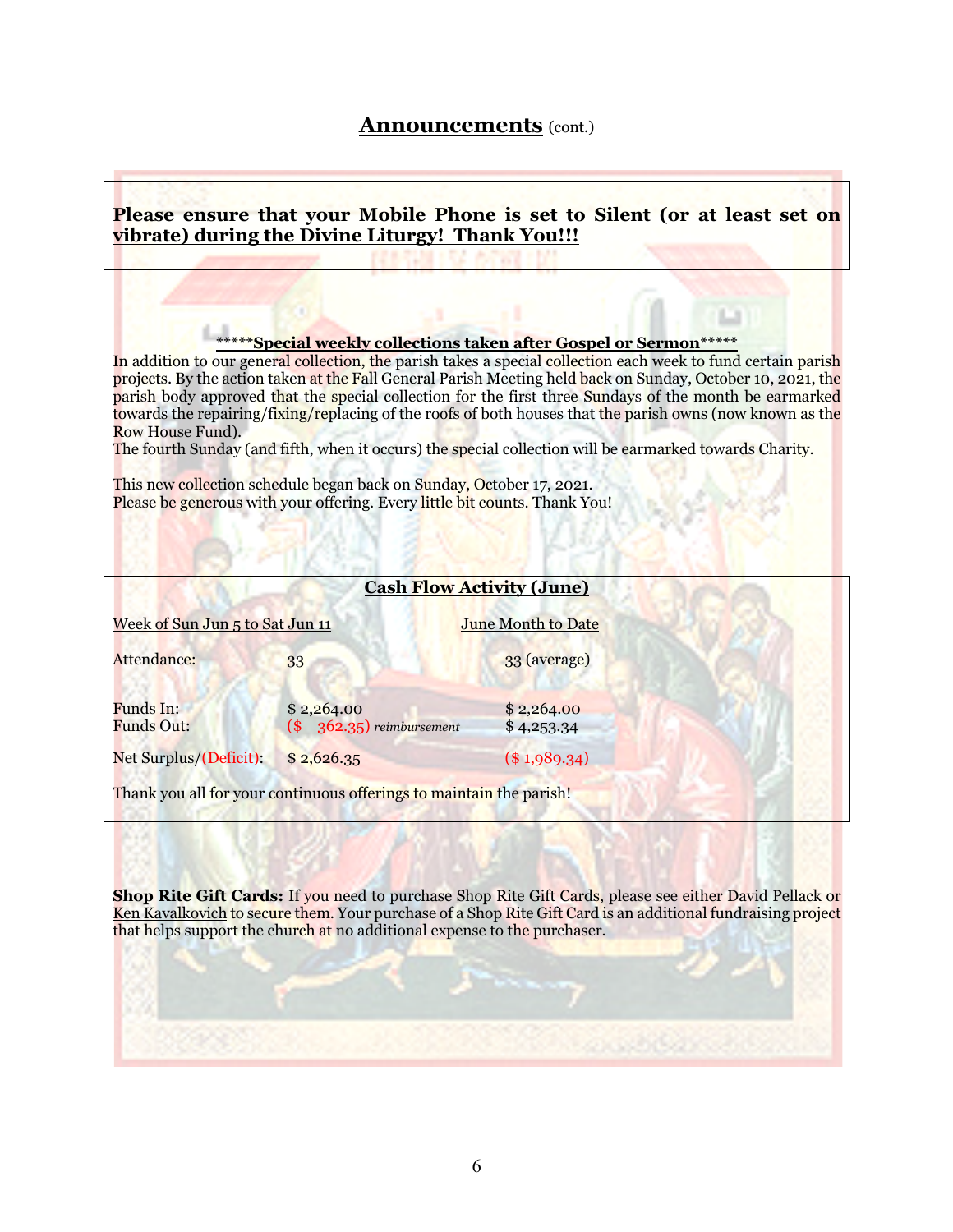# **Calendar of Events**